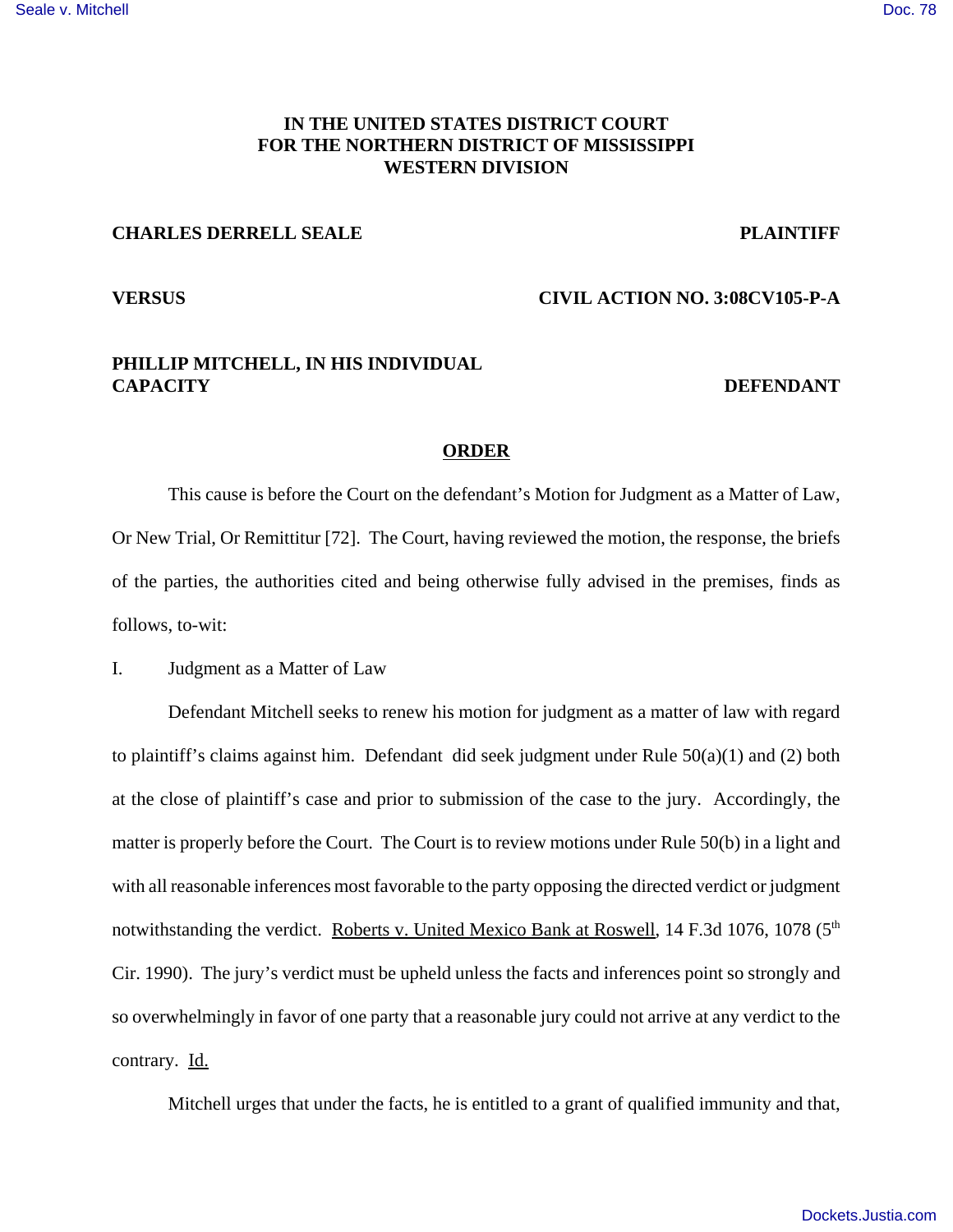therefore, the judgment against him should be set aside. With regard to the punitive damages award, he advances the additional arguments that plaintiff adduced no evidence to support a finding of malice or callous disregard and that the jury improperly considered the issue of court costs and attorneys fees in the course of its deliberations.

With regard to the matter of qualified immunity, defendant does not dispute the plaintiff's showing that he suffered a violation of his constitutional right to be free from arrest without probable cause or that said right was clearly established at the time of the arrest. Instead, Mitchell urges only that his conduct was not objectively unreasonable. The jury concluded to the contrary; that conclusion is supported by the fact that the NCIC report did not list any convictions for plaintiff; in response to Officer Mitchell's inquiry, the plaintiff explained that his prior conviction had been expunged; and the defendant himself testified that he merely "suspected" to be a convicted felon.

Under the same rationale, the punitive damages award was likewise amply supported by the evidence. Moreover, notwithstanding the jury's written inquiry about costs and attorneys fees during the course of its deliberations, there is no evidence to support defendant's contention that any improper considerations influenced the jury's verdict. Accordingly, defendant Mitchell's motion for judgment as a matter of law is not well-taken and should be denied.

### II. New Trial

In addition to seeking judgment as a matter of law under F.R.C.P. 50(b), Mitchell also presses a motion for a new trial under Rule 59 of the Federal Rules of Civil Procedure. Under Rule 59, "[a] new trial may be granted to all or any of the parties and on all or part of the issues (1) in an action in which there has been a trial by jury, for any of the reasons for which new trials have heretofore been granted in actions at law in the courts of the United States . . . ." The vagueness of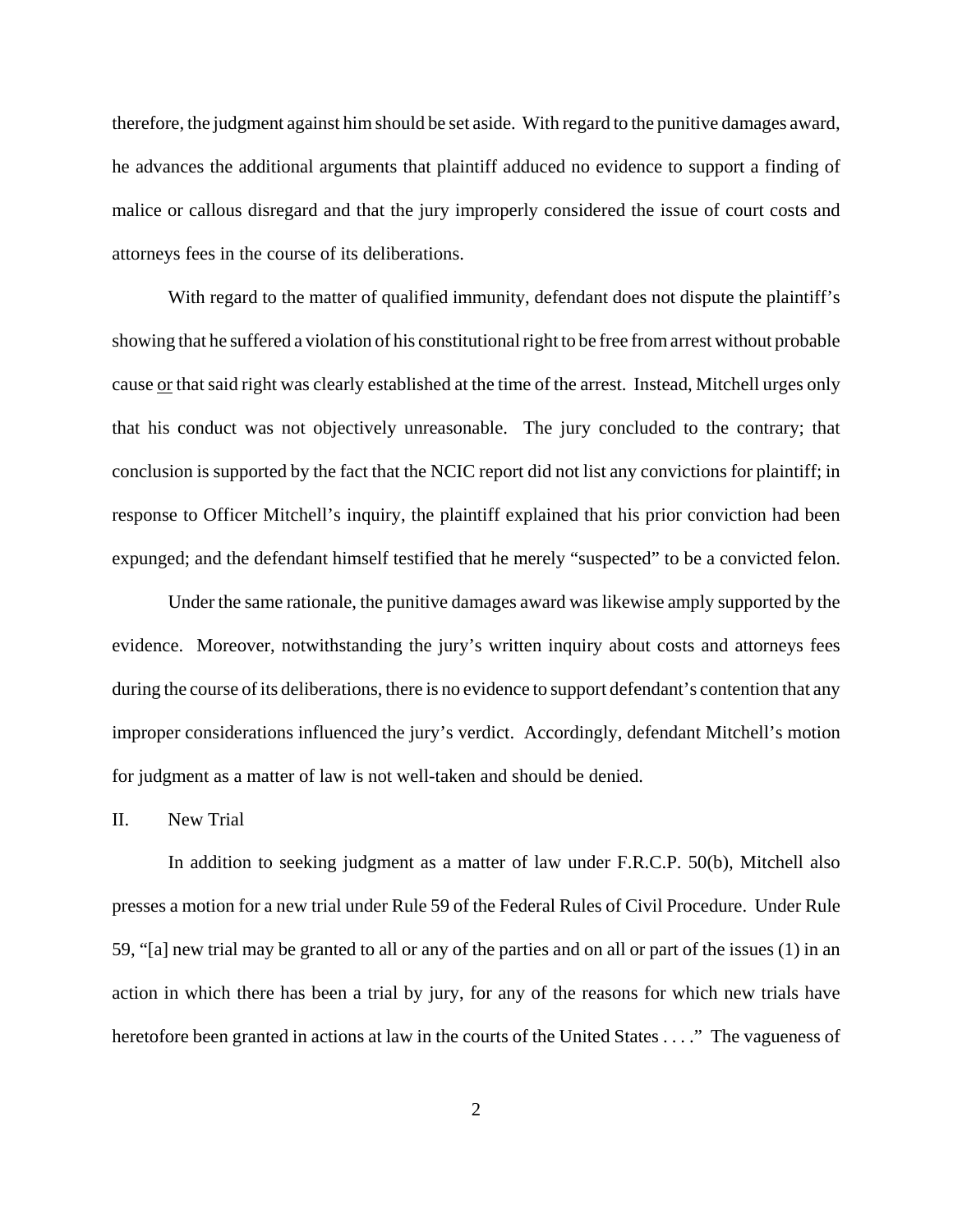the above statement is clarified in a recognized treatise on the subject as follows:

The draftsman of the rule found that it was impracticable to enumerate all the grounds for a new trial. Thus the rule is stated in broad terms. It has been said that the general grounds for a new trial are that the verdict is against the weight of the evidence, that the damages are excessive . . . and that the motion may also raise questions of law arising out of substantial errors in the admission or rejection of evidence or the giving or refusal of instructions.

11 Wright & Miller, Federal Practice and Procedure § 2805.

The standard of review for motions under Rule 59 is more relaxed than that under rule 50 addressed above in that it imbues the trial judge with discretion in determining whether the verdict was against the "great" weight of the evidence. Adams v. Wal-Mart Stores, Inc., 151 F.R.D. 610, 612-613 (S.D. Miss. 1993). Although a judge faced with a motion under Rule 59 may not simply substitute his judgment for that of the jury, he need not view the evidence in the light most favorable to the verdict winner. Instead, he has the latitude to reweigh the evidence and he is free to accept or reject evidence and to reassess the credibility of witnesses and proof. Shows v. Jamison Bedding, Inc., 671F.2d 927, 930 ( $5<sup>th</sup>$  Cir. 1982).

Applying this standard, the Court concludes that the grant of a new trial is unwarranted. The Court neither concludes that the verdict was against the great weight of the evidence, nor that the damages awarded by the jury were excessive. Finally, defendant has raised no substantial questions of law concerning errors in the admission of evidence or as pertains to the jury instructions. Accordingly, Mitchell's motion for a new trial is not well-taken and should be denied.

III. Remittitur

Finally, defendant Mitchell requests a remittitur of the punitive damages award. He urges that the verdict was excessive and disproportional with the evidence supported at trial. "[A] jury's assessment of damages is entitled to great deference by a reviewing court and should be disturbed